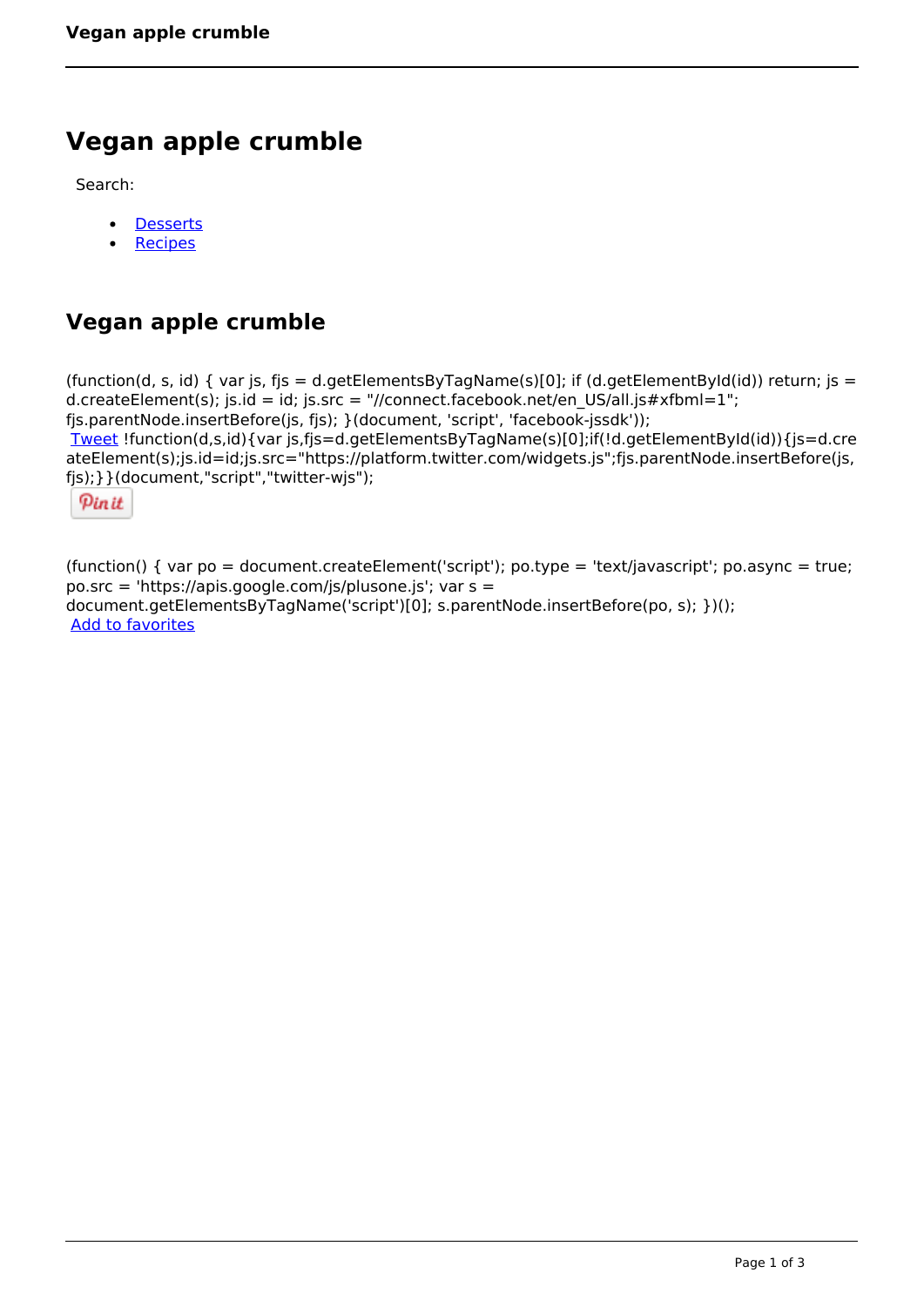

Rate this recipe

2 people are cooking this [Count me in](https://www.naturalhealthmag.com.au/flag/flag/favorites/2131?destination=printpdf%2F2131&token=5bb4110d2120c02517665eebc78f9cbd)

With an incredibly delicious Instagram feed to boot, Juliette Steen of @silverspies sure knows how to make eating with your eyes easy. This vegan apple crumble ticks all boxes.

**Ingredients** (makes one medium pie dish)

- 4 medium Granny Smith apples, peeled and cut into slices
- 1 tbsp coconut sugar
- $\cdot$  ½ tsp ground cinnamon
- 1 tsp vanilla extract
- 1 tbsp lemon juice
- $\bullet$   $\frac{1}{4}$  cup water
- $\cdot$   $\frac{3}{4}$  cup rolled oats
- $\cdot$   $\frac{3}{4}$  cup almond flour
- $\cdot$   $\frac{1}{2}$  tsp ground cinnamon
- 3 tbsp coconut oil
- 2 tbsp rice malt syrup
- Pinch of salt

## **Method**